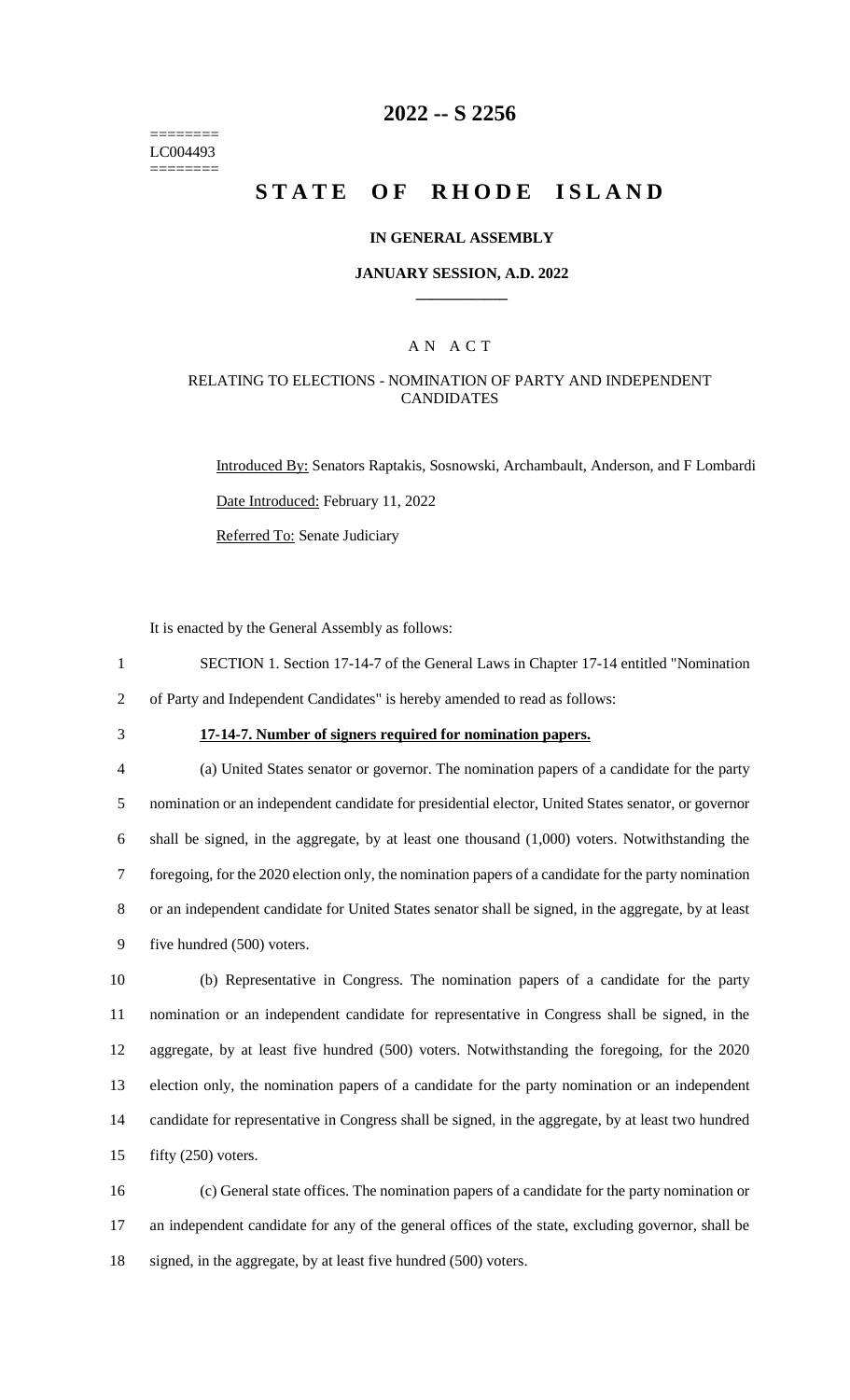(d) State senator. The nomination papers of a candidate for a party nomination or independent candidate for senator in any senatorial district shall be signed, in the aggregate, by at least one hundred (100) voters of the senatorial district.

 (e) State representative. The nomination papers of a candidate for party nomination or an independent candidate for a member of the house of representatives from any representative district shall be signed, in the aggregate, by at least fifty (50) voters of the representative district.

 (f) City offices. The nomination papers of a candidate for party nomination or an independent candidate for any local office to be filled by the voters of any city at large shall be signed, in the aggregate, by at least two hundred (200) voters of the city, provided that in the city of Newport, for at-large candidates or candidates for school committee, at least one hundred (100) signatures shall be required; provided, further, that in the city of Woonsocket, for candidates for citywide nonpartisan office, including city council, mayor, and candidates for school committee, if elected, at least one hundred (100) signatures shall be required; and provided, further that in the city of Providence, at least five hundred (500) signatures shall be required.

 (g) Voting district moderator or clerk. The nomination papers for a candidate for voting district moderator or clerk in any town shall be signed, in the aggregate, by at least ten (10) voters of the voting district.

 (h) Other offices. The nomination papers of a candidate for party nomination for other offices covered by § 17-15-7, or for the election of delegates or for unendorsed party committee candidates, shall be signed, in the aggregate, by fifty (50) voters.

(i) In the event only one voter files a valid declaration of candidacy for a particular elected

22 office, in accordance with § 17-14-1, no nominating signatures shall be required to be filed for that

- unopposed candidate.
- SECTION 2. This act shall take effect on January 1, 2023.

======== LC004493 ========